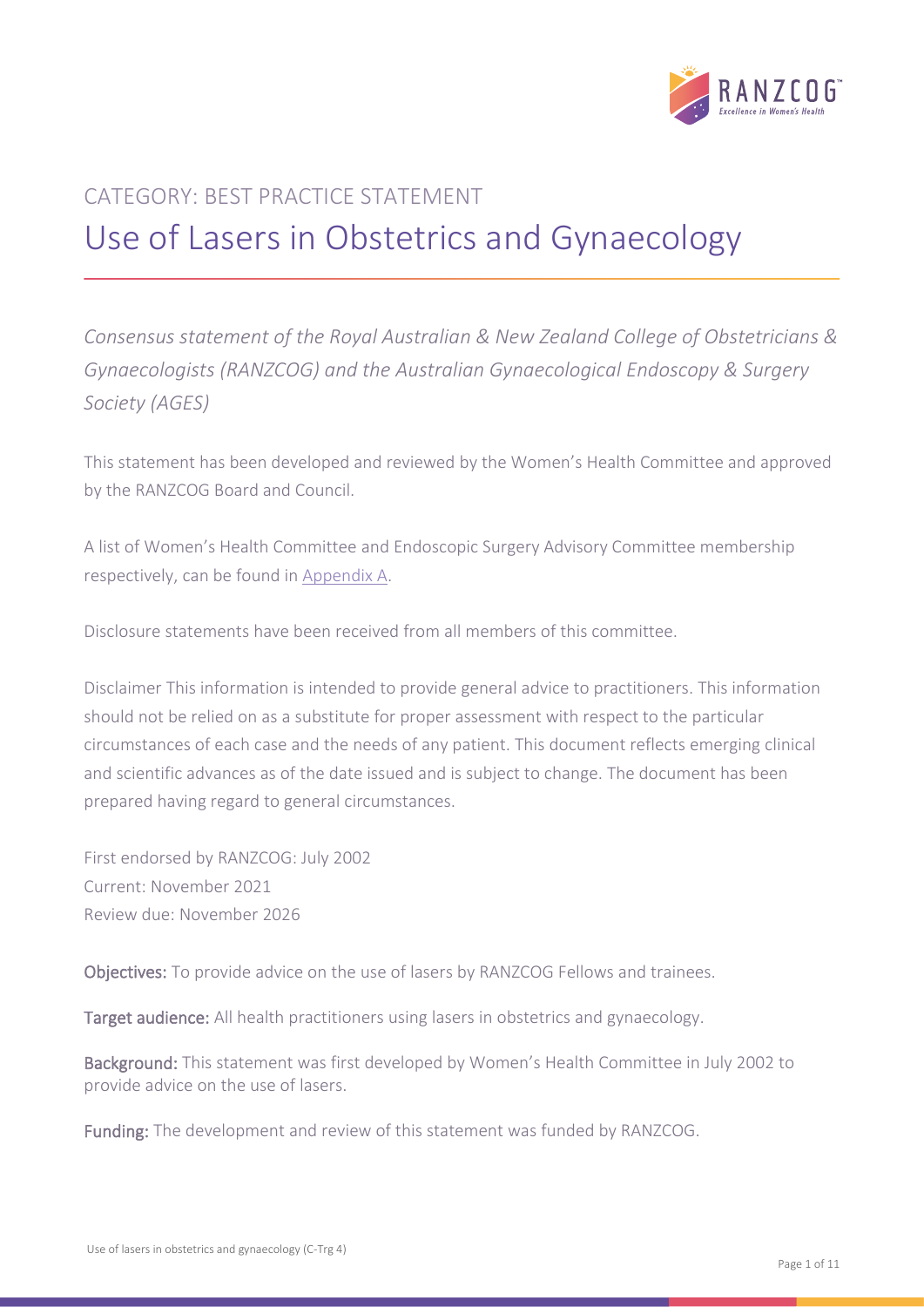

# Contents

| 1. |       |                                                                                                            |  |
|----|-------|------------------------------------------------------------------------------------------------------------|--|
| 2. |       |                                                                                                            |  |
| 3. |       |                                                                                                            |  |
| 4. |       |                                                                                                            |  |
|    | 4.1   |                                                                                                            |  |
|    | 4.1.1 |                                                                                                            |  |
|    | 4.1.2 |                                                                                                            |  |
|    | 4.1.3 |                                                                                                            |  |
|    | 4.2   |                                                                                                            |  |
|    | 4.3   |                                                                                                            |  |
|    | 4.3.1 | 4.3.1 Those performing laser surgery must be familiar with the use of lasers in medical settings5          |  |
|    | 4.3.2 | Attend a number of theatre/outpatient sessions observing the use of laser in an operative setting5         |  |
|    | 4.3.3 | Where possible, invite a preceptor to observe the first few cases in the clinician's hospital environment5 |  |
| 5. |       |                                                                                                            |  |
| 6. |       |                                                                                                            |  |
| 7. |       |                                                                                                            |  |
|    |       |                                                                                                            |  |
|    |       |                                                                                                            |  |
|    |       |                                                                                                            |  |
|    |       |                                                                                                            |  |
|    |       |                                                                                                            |  |
|    |       |                                                                                                            |  |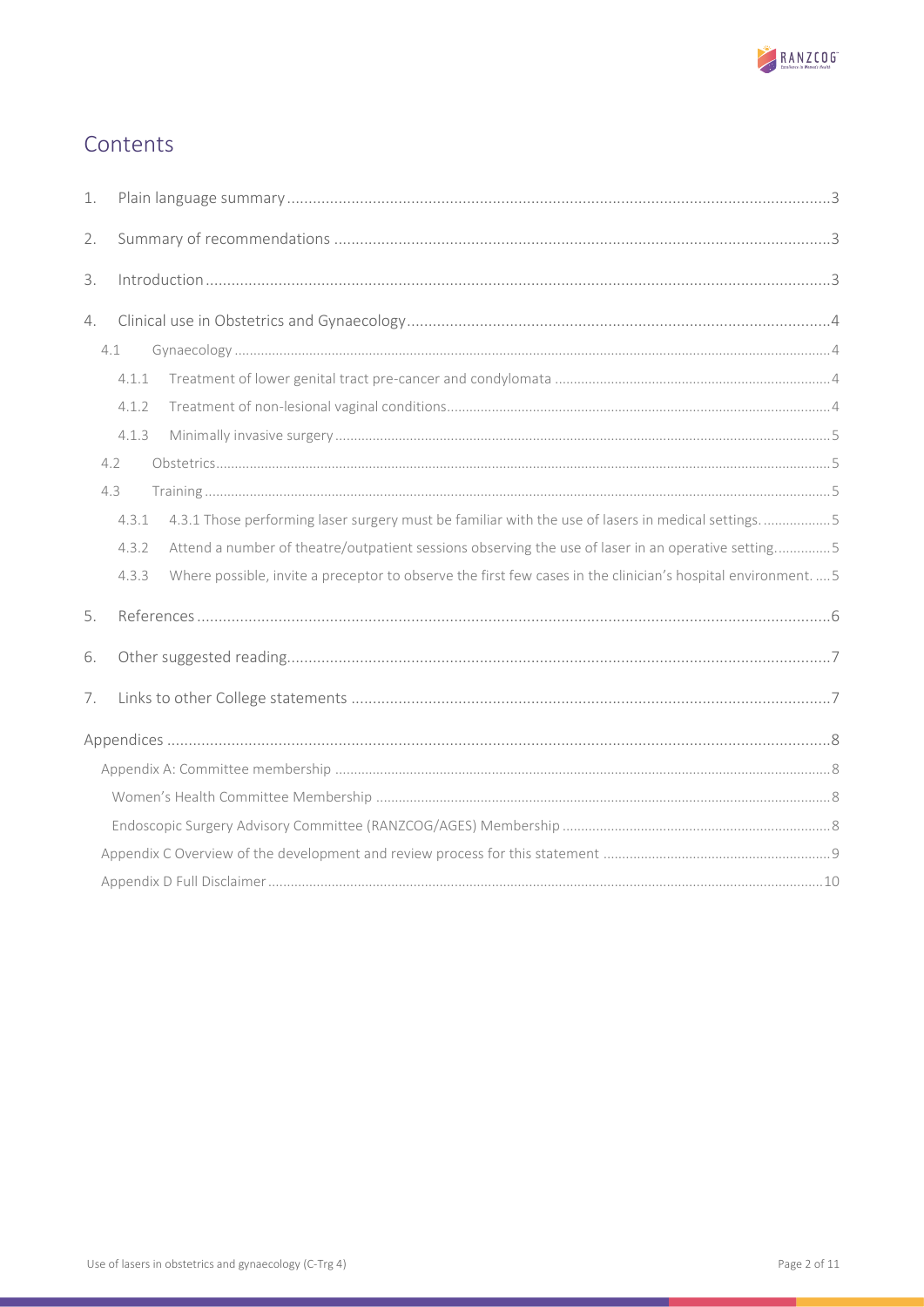

### <span id="page-2-0"></span>1. Plain language summary

Lasers are used to treat gynaecological conditions such as genital warts, pre-cancerous conditions of the lower genital tract, pelvic endometriosis, polycystic ovaries, and heavy menstrual bleeding. They are also used in obstetrics to help manage complications in twin pregnancies.

Any person using laser must have undergone appropriate training and credentialling and should inform patients about the potential risks and benefits of laser treatment.

# <span id="page-2-1"></span>2. Summary of recommendations

| <b>Recommendation 1</b>                                                                                                                                                                                                                     | Grade                                       |
|---------------------------------------------------------------------------------------------------------------------------------------------------------------------------------------------------------------------------------------------|---------------------------------------------|
| Lower genital tract pre-cancer and condylomata can be treated by excisional or<br>ablative techniques depending on pathology, patient and resource factors. $\frac{1}{2}$                                                                   | Evidence based<br>recommendation<br>Level C |
| <b>Recommendation 2</b>                                                                                                                                                                                                                     | Grade                                       |
| There is insufficient evidence to support the routine use of vaginal laser therapy<br>in the treatment of urogenital atrophy, urinary incontinence or sexual<br>dysfunction $2-6$                                                           | Evidence based<br>recommendation<br>Level C |
| <b>Recommendation 3</b>                                                                                                                                                                                                                     | Grade                                       |
| If vaginal laser therapy is offered in the treatment of urogenital atrophy or stress<br>urinary incontinence, it should be in the context of a clinical trial [RCOG, SOGC,<br>ISSVD, ICS, AUGS] $4-10$                                      | Consensus-based<br>recommendation           |
| <b>Recommendation 4</b>                                                                                                                                                                                                                     | Grade                                       |
| There is insufficient evidence to show that routine laser therapy is superior to<br>any other energy source in minimally invasive gynaecologic surgery                                                                                      | Consensus-based<br>recommendation           |
| <b>Recommendation 5</b>                                                                                                                                                                                                                     | Grade                                       |
| Laser photocoagulation is the therapy of choice when twin-twin transfusion<br>syndrome requires definitive treatment. 11-13                                                                                                                 | Evidence based<br>recommendation<br>Level A |
| <b>Recommendation 6</b>                                                                                                                                                                                                                     | Grade                                       |
| Prior to performing laser surgery those performing procedures should be<br>specifically credentialed to undertake laser surgery by the relevant hospitals<br>credentialing process (see WPI 23 Credentialing in Obstetrics and Gynaecology) | Consensus-based<br>recommendation           |

### <span id="page-2-2"></span>3. Introduction

Lasers can be used in several clinical settings in obstetric and gynaecological surgery but at present have a limited clinical role. All practitioners should consider the adequacy of their own training and the evidence supporting the use of these devices before committing resources to this technology.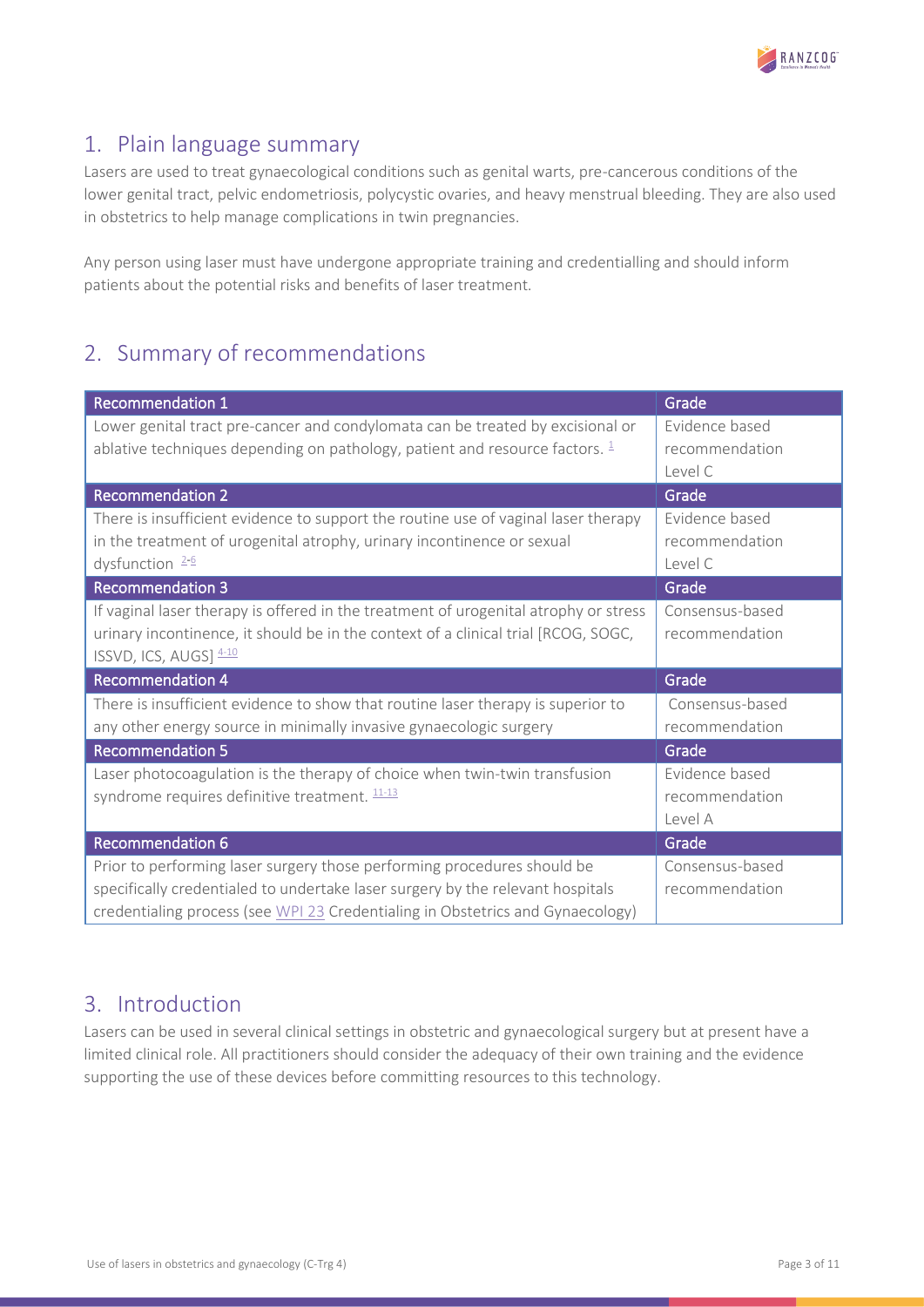

# <span id="page-3-0"></span>4. Clinical use in Obstetrics and Gynaecology

### <span id="page-3-1"></span>4.1 Gynaecology

### <span id="page-3-2"></span>4.1.1 Treatment of lower genital tract pre-cancer and condylomata

Lower genital tract pre-cancer and condylomata can be treated by excisional or ablative techniques. Excisional techniques include carbon dioxide  $(CO<sub>2</sub>)$  laser conisation, loop electrosurgical excision procedure (LEEP) or scalpel excision. Ablative techniques include  $CO<sub>2</sub>$  laser vaporisation, radical diathermy, or coagulation. The choice of excisional or ablative technique is related to the underlying condition, the extent of the lesion(s), patient factors and availability of resources.

There is insufficient evidence to show that laser therapy is superior to any other treatment modality in the routine management of lower genital tract pre-cancer and condyloma[s](#page-5-1) $^{\underline{1}}$ .

| Recommendation 1                                                                                                      | Grade          |
|-----------------------------------------------------------------------------------------------------------------------|----------------|
| Lower genital tract pre-cancer and condylomata can be treated by excisional                                           | Evidence based |
| $\degree$ or ablative techniques depending on pathology, patient and resource factors. $\frac{1}{2}$   recommendation |                |
|                                                                                                                       | level C        |

### <span id="page-3-3"></span>4.1.2 Treatment of non-lesional vaginal conditions

In Australia, the  $CO<sub>2</sub>$  or Er:YAG laser has not been approved for use in treating urogenital atrophy symptoms (vaginal rejuvenation) because there has not been enough high-quality research evidence supporting its benefit, or short and long term safety.  $2^2$  $2^2$ 

In the USA, the Food and Drug Administration (FDA) has issued a statement on deceptive health claims and significant risks related to the use of laser therapy for "vaginal rejuvenation" [\(https://www.fda.gov/news](https://www.fda.gov/news-events/press-announcements/statement-fda-commissioner-scott-gottlieb-md-efforts-safeguard-womens-health-deceptive-health-claims)[events/press-announcements/statement-fda-commissioner-scott-gottlieb-md-efforts-safeguard-womens](https://www.fda.gov/news-events/press-announcements/statement-fda-commissioner-scott-gottlieb-md-efforts-safeguard-womens-health-deceptive-health-claims)[health-deceptive-health-claims\)](https://www.fda.gov/news-events/press-announcements/statement-fda-commissioner-scott-gottlieb-md-efforts-safeguard-womens-health-deceptive-health-claims).  $\frac{3}{2}$  $\frac{3}{2}$  $\frac{3}{2}$ 

The International Society for the Study of Vulvovaginal Disease and the International Continence Society Best Practice document does not recommend the routine treatment of vulvovaginal atrophy, urinary incontinence, vulvodynia and lichen sclerosus by laser therapy.  $4$ 

The Royal College of Obstetricians & Gynaecologists do not recommend the routine treatment of urogenital atrophy or stress urinary incontinence by laser therapy.  $56$ 

| <b>Recommendation 2</b>                                                                                                                                                          | Grade                                       |
|----------------------------------------------------------------------------------------------------------------------------------------------------------------------------------|---------------------------------------------|
| There is insufficient evidence to support the routine use of vaginal laser<br>therapy in the treatment of urogenital atrophy, urinary incontinence or<br>sexual dysfunction. 2-6 | Evidence based<br>recommendation<br>Level C |
| Recommendation 3                                                                                                                                                                 | Grade                                       |
|                                                                                                                                                                                  |                                             |
| If vaginal laser therapy is offered in the treatment of urogenital atrophy or                                                                                                    | Consensus-based                             |
| stress urinary incontinence, it should be in the context of a clinical trial<br>$[RCOG, SOGC, ISSVD, ICS, AUGS*]$ $4-10$                                                         | recommendation                              |

\* The Royal College of Obstetricians and Gynaecologists (RCOG); The Society of Obstetricians and Gynaecologists of Canada (SOGC); The International Society for the Vulvovaginal Disease (ISSVD); International Continence Society (ICS); American Urogynecologic Society (AUGS).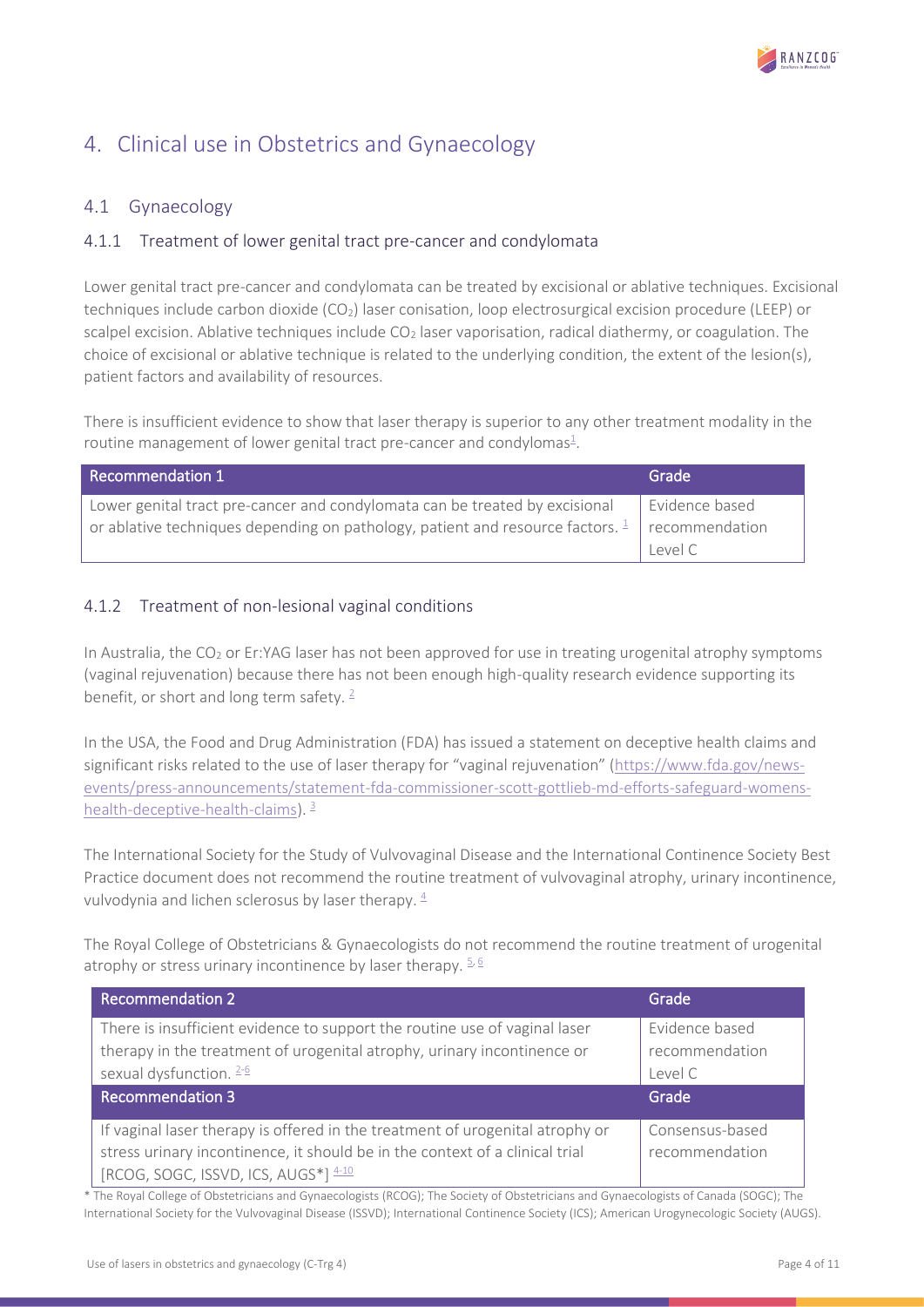

### <span id="page-4-0"></span>4.1.3 Minimally invasive surgery

A number of different types of laser have been used in minimally invasive surgery. This includes neodymium– yttrium-aluminium-garnet (Nd-YAG) laser for hysteroscopic surgery, and CO<sub>2</sub> laser for laparoscopic surgery, however there is insufficient evidence to support its routine use in minimally invasive gynaecologic surgery. With the advancements in new technologies, alternative energy sources and modalities are available for use in minimally invasive surgery.

| Recommendation 4                                                                                        | Grade          |
|---------------------------------------------------------------------------------------------------------|----------------|
| There is insufficient evidence to show that routine laser therapy is superior to $\Box$ Consensus based |                |
| any other energy source in minimally invasive gynaecologic surgery                                      | recommendation |

### <span id="page-4-1"></span>4.2 Obstetrics

Laser photocoagulation has been used successfully in the treatment of twin- twin transfusion syndrome, with a survival of at least one fetus in 75-90 per cent of cases. The laser of choice is either the neodymium– yttrium-aluminium-garnet (Nd-YAG) or a Diode Pumped Solid State Laser (Diode Laser) with a wavelength of 400-600nm.<sup>[11-13](#page-5-5)</sup>

Laser photocoagulation is the therapy of choice when twin-twin transfusion syndrome requires definitive treatment.

| <b>Recommendation 5</b>                                                                                                       | Grade                            |
|-------------------------------------------------------------------------------------------------------------------------------|----------------------------------|
| Laser photocoagulation is the therapy of choice when twin-twin transfusion<br>syndrome requires definitive treatment. $11-13$ | Evidence based<br>recommendation |
|                                                                                                                               | level A                          |

### <span id="page-4-2"></span>4.3 Training

### <span id="page-4-3"></span>4.3.1 4.3.1 Those performing laser surgery must be familiar with the use of lasers in medical settings.

- The physics, effects and safety aspects of lasers in surgery (an accredited biomedical engineer should guide this part of the course); and
- The clinical aspects of lasers in gynaecology which should cover the application and techniques for using lasers in one or more of the settings outlined in the [Introduction.](#page-2-2)
- <span id="page-4-4"></span>4.3.2 Attend a number of theatre/outpatient sessions observing the use of laser in an operative setting.

### <span id="page-4-5"></span>4.3.3 Where possible, invite a preceptor to observe the first few cases in the clinician's hospital environment.

Once these criteria have been fulfilled, credentialing in one or more of the clinical settings should be issued by the hospital before the clinician commences laser surgery as an independent operator. (See RANZCOG statement [WPI 23](https://ranzcog.edu.au/RANZCOG_SITE/media/RANZCOG-MEDIA/Women%27s%20Health/Statement%20and%20guidelines/Workforce%20and%20Practice%20Issues/Credentialing-in-Obstetrics-and-Gynaecology-(WPI-23)-Review-July-2019.pdf?ext=.pdf) Credentialing in Obstetrics and Gynaecology).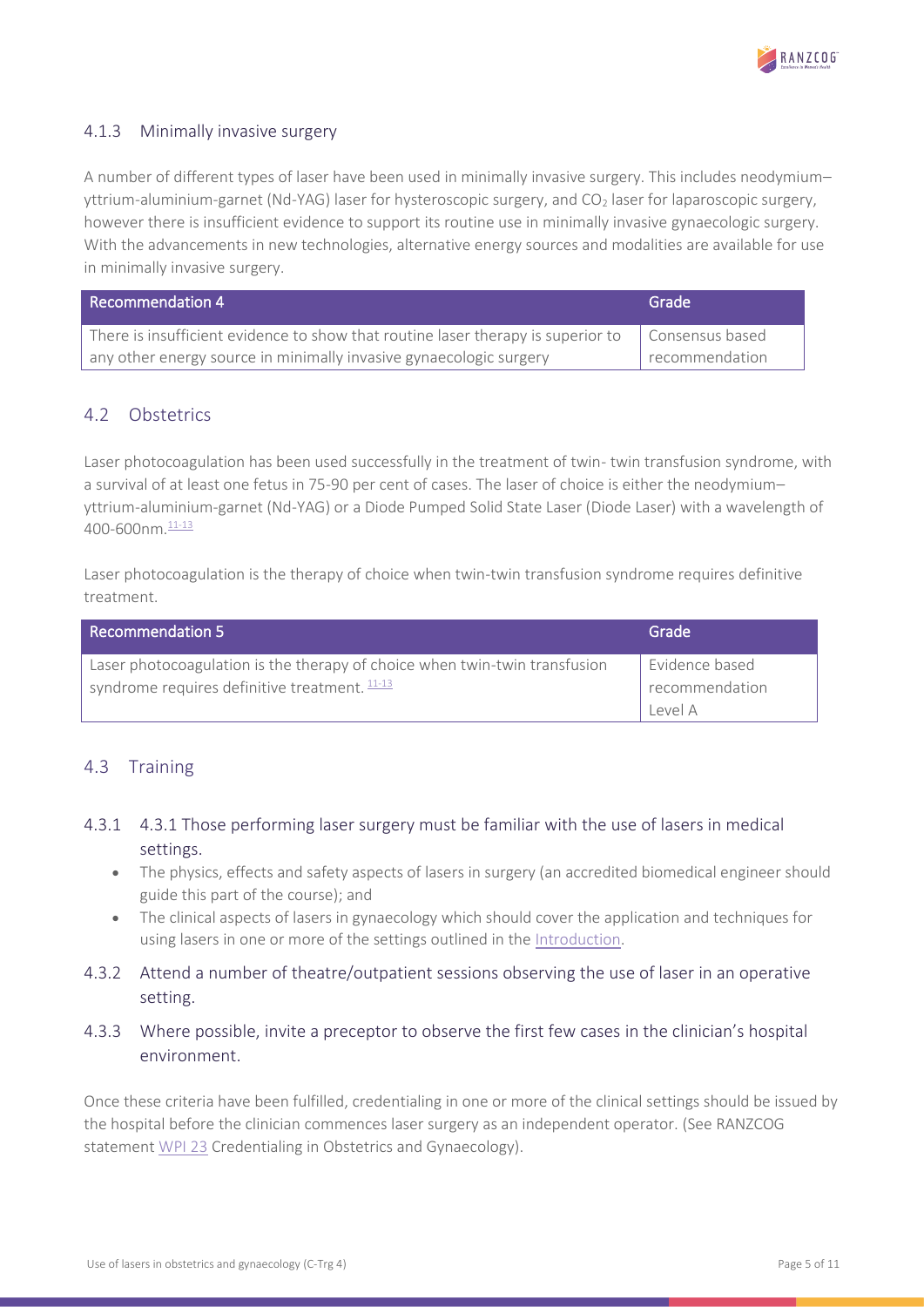

| Recommendation 6                                                         | Grade           |
|--------------------------------------------------------------------------|-----------------|
| Prior to performing laser surgery those performing procedures should be  | Consensus-based |
| specifically credentialed to undertake laser surgery by the relevant     | recommendation  |
| hospitals credentialing process. (See WPI 23 Credentialing in Obstetrics |                 |
| and Gynaecology)                                                         |                 |

### <span id="page-5-0"></span>5. References

<span id="page-5-1"></span>1. Martin-Hirsch PP, Paraskevaidis E, Bryant A, Dickinson HO, Keep SL. Surgery for cervical intraepithelial neoplasia. The Cochrane database of systematic reviews. 2010(6):Cd001318.

<span id="page-5-2"></span>2. Li FG, Deans R, Nesbitt-Hawes E, Budden AK, McCormack L, Maheux-Lacroix S, et al. Fractionated Laser for Vaginal Atrophy Symptoms: A Randomized, Double-Blind Placebo Controlled Study. Journal of minimally invasive gynecology. 2020;27(7):S69.

<span id="page-5-6"></span>3. ISSVD/ICS comments on the FDA communication on the use of energy-based devices to perform vaginal 'rejuvenation' or vaginal cosmetic procedures: International Society for the Study of Vulvovaginal Disease and International Continence Society; 2018. Available from[: https://www.issvd.org/issvd-ics](https://www.issvd.org/issvd-ics-comments-on-the-fda-communication-on-the-use-of-energy-based-devices-to-perform-vaginal-rejuvenation-or-vaginal-cosmetic-procedures/)[comments-on-the-fda-communication-on-the-use-of-energy-based-devices-to-perform-vaginal-rejuvenation](https://www.issvd.org/issvd-ics-comments-on-the-fda-communication-on-the-use-of-energy-based-devices-to-perform-vaginal-rejuvenation-or-vaginal-cosmetic-procedures/)[or-vaginal-cosmetic-procedures/.](https://www.issvd.org/issvd-ics-comments-on-the-fda-communication-on-the-use-of-energy-based-devices-to-perform-vaginal-rejuvenation-or-vaginal-cosmetic-procedures/)

<span id="page-5-4"></span>4. Preti M, Vieira-Baptista P, Digesu GA, Bretschneider CE, Damaser M, Demirkesen O, et al. The Clinical Role of LASER for Vulvar and Vaginal Treatments in Gynecology and Female Urology: An ICS/ISSVD Best Practice Consensus Document. J Low Genit Tract Dis. 2019;23(2):151-60.

<span id="page-5-7"></span>5. Excellence NIfHaC. Transvaginal laser therapy for stress urinary incontinence [Internet]. London: NICE; 2021.

<span id="page-5-3"></span>6. Excellence NIfHaC. Transvaginal laser therapy for urogenital atrophy[Online]. London: NICE; 2021.

7. Walter J-E, Larochelle A. No. 358-Intravaginal Laser for Genitourinary Syndrome of Menopause and Stress Urinary Incontinence. Journal of Obstetrics and Gynaecology Canada. 2018;40(4):503-11.

8. Alshiek J, Garcia B, Minassian V, Iglesia CB, Clark A, Sokol ER, et al. Vaginal Energy-Based Devices. Female pelvic medicine & reconstructive surgery. 2020;26(5).

9. Paraiso MFR, Ferrando CA, Sokol ER, Rardin CR, Matthews CA, Karram MM, et al. A randomized clinical trial comparing vaginal laser therapy to vaginal estrogen therapy in women with genitourinary syndrome of menopause: The VeLVET Trial. Menopause. 2020;27(1):50-6.

10. Mension E, Alonso I, Tortajada M, Matas I, Gómez S, Ribera L, et al. Vaginal laser therapy for genitourinary syndrome of menopause - systematic review. Maturitas. 2021.

<span id="page-5-5"></span>11. Walker SP, Cole SA, Edwards AG. Twin-to-twin transfusion syndrome: is the future getting brighter? Aust N Z J Obstet Gynaecol. 2007;47(3):158-68.

12. Van Der Veeken L, Couck I, Van Der Merwe J, De Catte L, Devlieger R, Deprest J, et al. Laser for twinto-twin transfusion syndrome: a guide for endoscopic surgeons. Facts Views Vis Obgyn. 2019;11(3):197-205.

13. Akkermans J, Peeters SH, Klumper FJ, Lopriore E, Middeldorp JM, Oepkes D. Twenty-Five Years of Fetoscopic Laser Coagulation in Twin-Twin Transfusion Syndrome: A Systematic Review. Fetal Diagn Ther. 2015;38(4):241-53.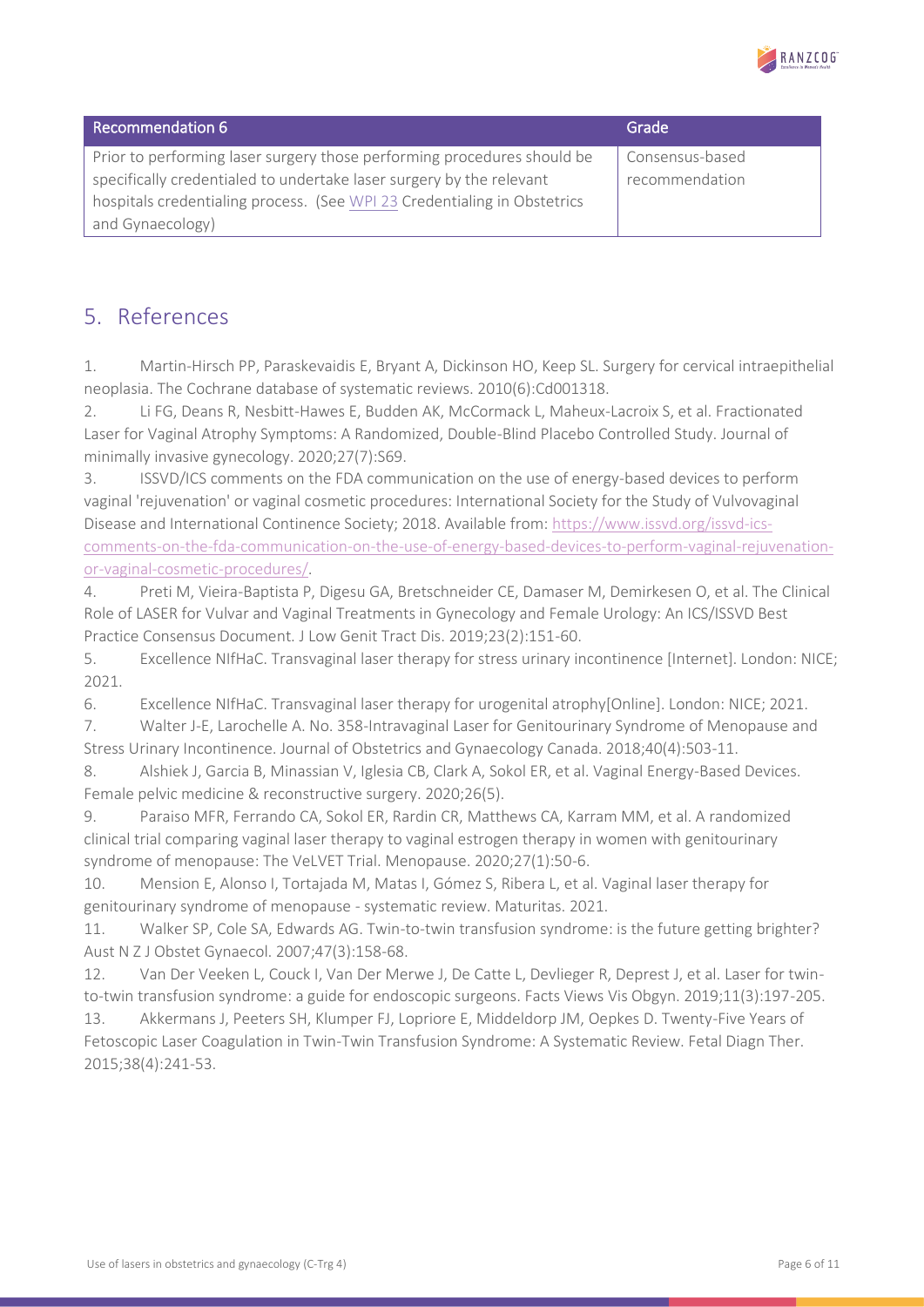

## <span id="page-6-0"></span>6. Other suggested reading

- 1. Standards Australia. Guide to the safe use of lasers in health care. AS/NZS 4173:2004. Available at: http://infostore.saiglobal.com/store/details.aspx?ProductID=378218
- 2. For links to Federal, State and Territory Acts and Regulations relating to legislation on the use of lasers, please refer to Radiation Protection Regulations and Standards in Australia and New Zealand at: http://www.arpansa.gov.au/radiationprotection/links.cfm

# <span id="page-6-1"></span>7. Links to other College statements

[Guidelines for training in advanced endoscopic surgery and endometrial ablations](https://ranzcog.edu.au/RANZCOG_SITE/media/RANZCOG-MEDIA/Women%27s%20Health/Statement%20and%20guidelines/Clinical%20-%20Training/Guidelines-for-training-in-advanced-endoscopic-surgery-(C-Trg-1)-Review-March-2017.pdf?ext=.pdf) (C-Trg 1) [Guidelines for performing gynaecological endoscopic procedures](https://ranzcog.edu.au/RANZCOG_SITE/media/RANZCOG-MEDIA/Women%27s%20Health/Statement%20and%20guidelines/Clinical%20-%20Training/Guidelines-for-performing-gynaecological-endoscopic-procedures-(C-Trg-2).pdf?ext=.pdf) (C-Trg 2) [Evidence-based Medicine, Obstetrics and Gynaecology](https://ranzcog.edu.au/RANZCOG_SITE/media/RANZCOG-MEDIA/Women%27s%20Health/Statement%20and%20guidelines/Clinical%20-%20General/Evidence-based_Medicine_Obstetrics_and_Gynaecology_(C-Gen-15)-March-2021.pdf?ext=.pdf) (C-Gen 15) [Credentialing in Obstetrics and Gynaecology](https://ranzcog.edu.au/RANZCOG_SITE/media/RANZCOG-MEDIA/Women%27s%20Health/Statement%20and%20guidelines/Workforce%20and%20Practice%20Issues/Credentialing-in-Obstetrics-and-Gynaecology-(WPI-23)-Review-July-2019.pdf?ext=.pdf) (WPI 23)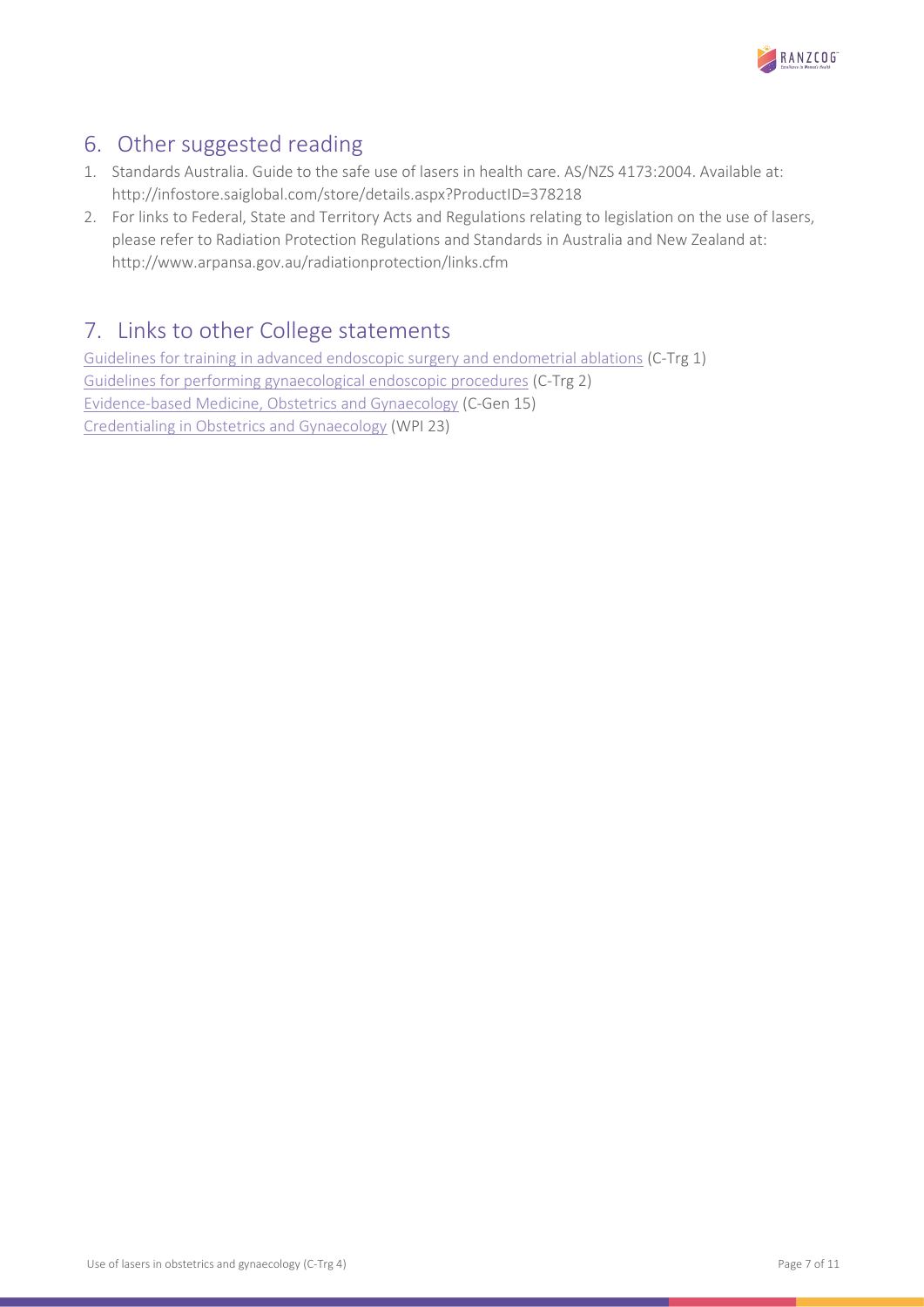

# <span id="page-7-1"></span>Appendices

### <span id="page-7-0"></span>Appendix A: Committee membership

### <span id="page-7-2"></span>Women's Health Committee Membership

| <b>Name</b>                       | <b>Position on Committee</b>          |
|-----------------------------------|---------------------------------------|
| <b>Professor Yee Leung</b>        | <b>Chair and Board Member</b>         |
| Dr Gillian Gibson                 | Deputy Chair, Gynaecology             |
| Dr Scott White                    | Deputy Chair, Obstetrics              |
| <b>Dr Jared Watts</b>             | Member and EAC Representative         |
| Dr Kristy Milward                 | <b>Member and Councillor</b>          |
| Dr Will Milford                   | <b>Member and Councillor</b>          |
| Dr Frank O'Keeffe                 | <b>Member and Councillor</b>          |
| <b>Professor Sue Walker</b>       | Member                                |
| Dr Roy Watson                     | <b>Member and Councillor</b>          |
| Dr Susan Fleming                  | <b>Member and Councillor</b>          |
| Dr Sue Belgrave                   | <b>Member and Councillor</b>          |
| Dr Marilyn Clarke                 | <b>ATSI Representative</b>            |
| Associate Professor Kirsten Black | Member                                |
| Dr Thangeswaran Rudra             | Member                                |
| Dr Nisha Khot                     | Member and SIMG Representative        |
| Dr Judith Gardiner                | <b>Diplomate Representative</b>       |
| Dr Angela Brown                   | Midwifery Representative, Australia   |
| Ms Adrienne Priday                | Midwifery Representative, New Zealand |
| Ms Ann Jorgensen                  | <b>Community Representative</b>       |
| Dr Ashleigh Seiler                | <b>Trainee Representative</b>         |
| Dr Leigh Duncan                   | Māori Representative                  |
| Prof Caroline De Costa            | Co-opted member (ANZJOG member)       |
| Dr Christine Sammartino           | Observer                              |

### <span id="page-7-3"></span>Endoscopic Surgery Advisory Committee (RANZCOG/AGES) Membership

| Name                              | <b>Position on Committee</b>         |
|-----------------------------------|--------------------------------------|
| Professor Jason Abbott            | <b>Chair, Representative AGES</b>    |
| Dr Stephen Lyons                  | Deputy Chair, Representative RANZCOG |
| Prof Yee Chit Leung               | <b>Representative RANZCOG</b>        |
| Dr Martin Gerard Ritossa          | <b>Representative AGES</b>           |
| <b>Professor Michael Permezel</b> | <b>Representative RANZCOG</b>        |
| Dr John Tait                      | <b>Representative RANZCOG</b>        |
| Dr Stuart Salfinger               | <b>President AGES</b>                |
| Dr Vijay Roach                    | <b>President RANZCOG</b>             |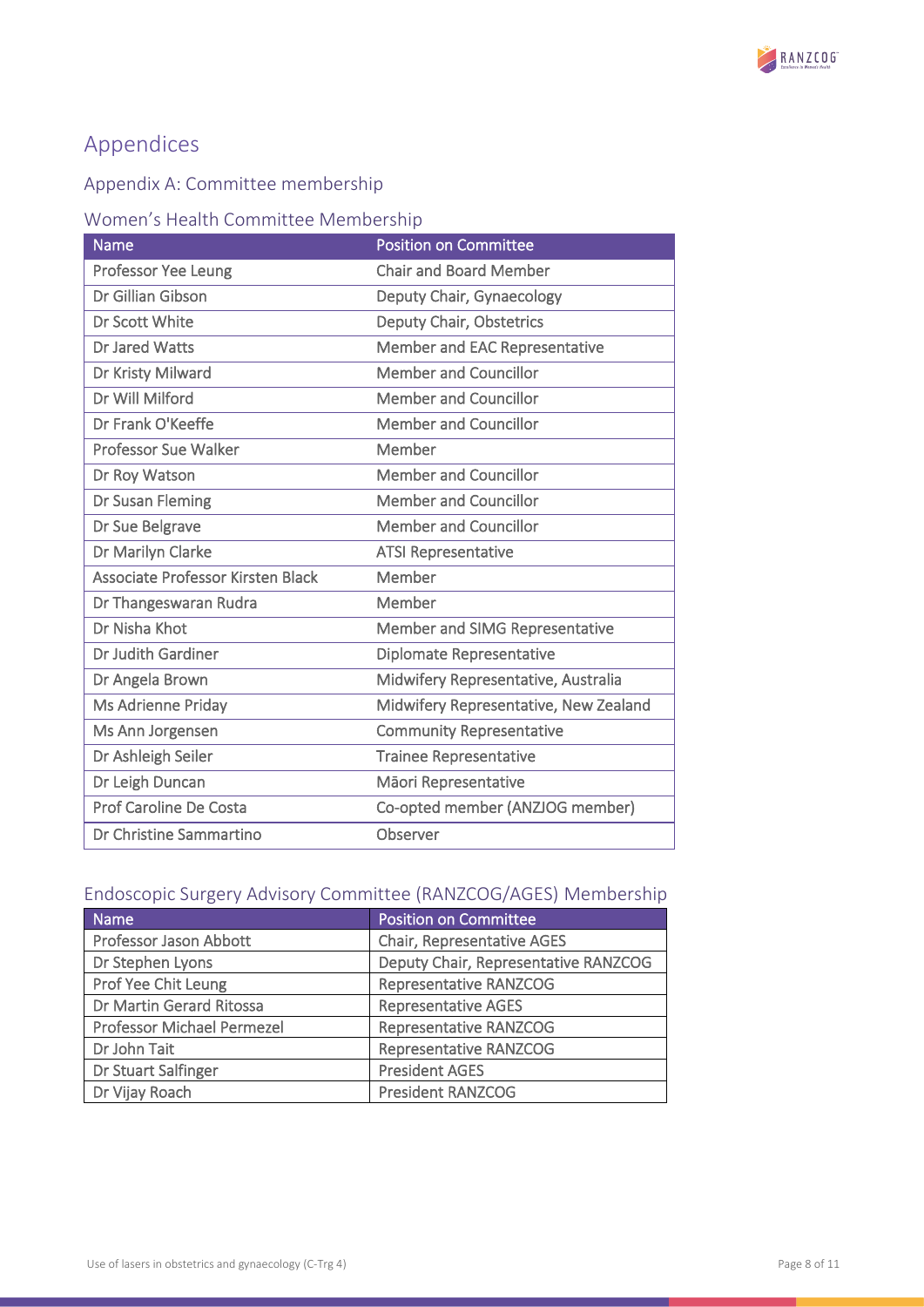

### <span id="page-8-0"></span>Appendix C Overview of the development and review process for this statement

### *i. Steps in developing and updating this statement*

This statement was developed in July 2016. The Women's Health Committee carried out the following steps in reviewing this statement:

- Declarations of interest were sought from all members prior to reviewing this statement.
- Structured clinical questions were developed and agreed upon.
- An updated literature search to answer the clinical questions was undertaken.
- At the September 2021 teleconference committee meeting, the existing consensus-based recommendations were reviewed and updated (where appropriate) based on the available body of evidence and clinical expertise. Recommendations were graded as set out below in Appendix B part iii)

### *ii. Declaration of interest process and management*

Declaring interests is essential in order to prevent any potential conflict between the private interests of members, and their duties as part of the Women's Health Committee.

A declaration of interest form specific to guidelines and statements was developed by RANZCOG and approved by the RANZCOG Board in September 2012. The Women's Health Committee members were required to declare their relevant interests in writing on this form prior to participating in the review of this statement.

Members were required to update their information as soon as they become aware of any changes to their interests and there was also a standing agenda item at each meeting where declarations of interest were called for and recorded as part of the meeting minutes.

There were no significant real or perceived conflicts of interest that required management during the process of updating this statement.

### *iii. Grading of recommendations*

Each recommendation in this College statement is given an overall grade as per the table below, based on the National Health and Medical Research Council (NHMRC) Levels of Evidence and Grades of Recommendations for Developers of Guidelines. Where no robust evidence was available but there was sufficient consensus within the Women's Health Committee, consensus-based recommendations were developed or existing ones updated and are identifiable as such. Consensus-based recommendations were agreed to by the entire committee. Good Practice Notes are highlighted throughout and provide practical guidance to facilitate implementation. These were also developed through consensus of the entire committee.

| Recommendation category   |           | <b>Description</b>                                                                                             |
|---------------------------|-----------|----------------------------------------------------------------------------------------------------------------|
| Evidence-based            | А         | Body of evidence can be trusted to guide practice                                                              |
|                           | B         | Body of evidence can be trusted to guide practice in<br>most situations                                        |
|                           | $\subset$ | Body of evidence provides some support for<br>recommendation(s) but care should be taken in its<br>application |
|                           | $\Box$    | The body of evidence is weak and the recommendation<br>must be applied with caution                            |
| Consensus-based           |           | Recommendation based on clinical opinion and<br>expertise as insufficient evidence available                   |
| <b>Good Practice Note</b> |           | Practical advice and information based on clinical<br>opinion and expertise                                    |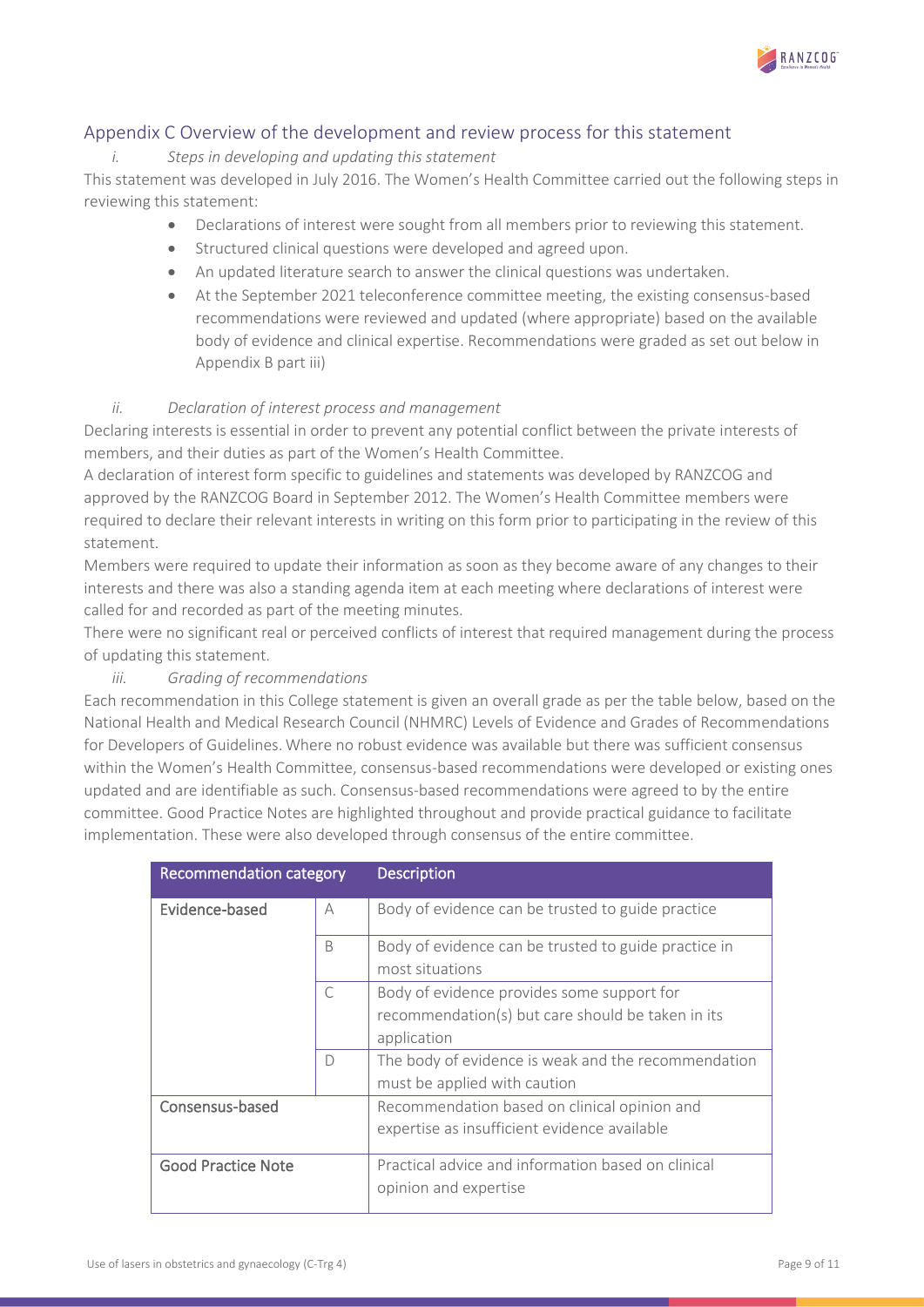

### <span id="page-9-0"></span>Appendix D Full Disclaimer

#### Purpose

This Statement has been developed to provide general advice to practitioners about women's health issues concerning use of lasers in obstetrics and gynaecology and should not be relied on as a substitute for proper assessment with respect to the particular circumstances of each case and the needs of any person. It is the responsibility of each practitioner to have regard to the particular circumstances of each case. Clinical management should be responsive to the needs of the individual person and the particular circumstances of each case.

#### Quality of information

The information available in use of lasers in Obstetrics and Gynaecology is intended as a guide and provided for information purposes only. The information is based on the Australian/New Zealand context using the best available evidence and information at the time of preparation. While the Royal Australian and New Zealand College of Obstetricians and Gynaecologists (RANZCOG) had endeavoured to ensure that information is accurate and current at the time of preparation, it takes no responsibility for matters arising from changed circumstances or information or material that may have become subsequently available. The use of this information is entirely at your own risk and responsibility.

For the avoidance of doubt, the materials were not developed for use by patients, and patientsmust seek medical advice in relation to any treatment. The material includes the views or recommendations of third parties and does not necessarily reflect the views of RANZCOG or indicate a commitment to a particular course of action.

#### Third-party sites

Any information linked in this Statement is provided for the user's convenience and does not constitute an endorsement or a recommendation or indicate a commitment to a particular courseof action of this information, material, or content unless specifically stated otherwise.

RANZCOG disclaims, to the maximum extent permitted by law any responsibility and all liability (including without limitation, liability in negligence) to you or any third party for inaccurate, out of context, incomplete or unavailable information contained on the third-party website, or for whether the information contained on those websites is suitable for your needs or the needs of any third party for all expenses, losses, damages and costs incurred.

#### Exclusion of liability

The College disclaims, to the maximum extent permitted by law, all responsibility and all liability (including without limitation, liability in negligence) to you or any third party for any loss or damage which may result from your or any third party's use of or reliance of this guideline, including the materials within or referred to throughout this document being in any way inaccurate, out of context, incomplete or unavailable for all expenses, losses, damages, and costs incurred.

#### Exclusion of warranties

To the maximum extent permitted by law, RANZCOG makes no representation, endorsement or warranty of any kind, expressed or implied in relation to the materials within or referred to throughout this guideline being in any way inaccurate, out of context, incomplete or unavailable for all expenses, losses, damages and costs incurred.

These terms and conditions will be constructed according to and are governed by the laws of Victoria, Australia.